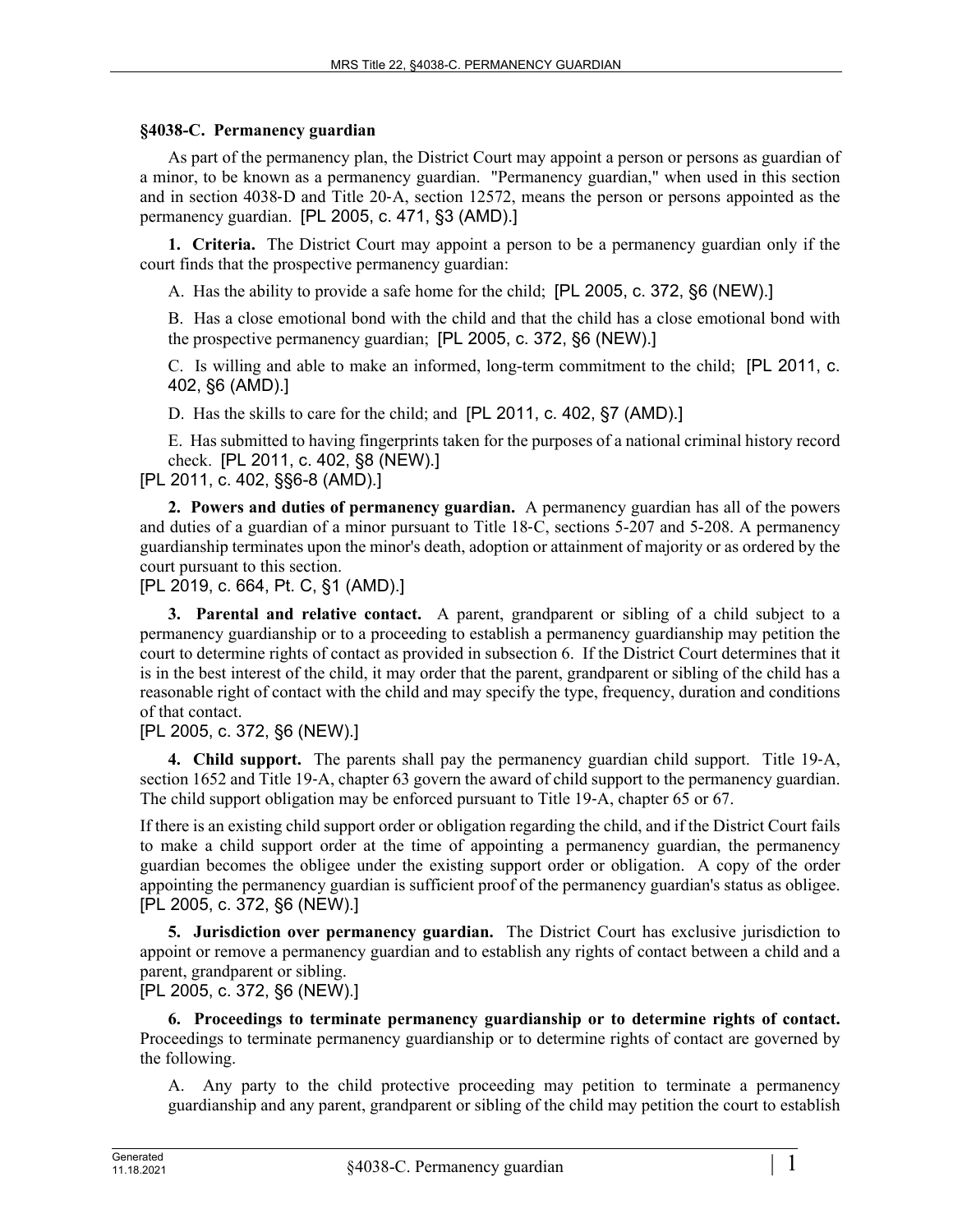rights of contact with the child, except that a person having once petitioned unsuccessfully to terminate a permanency guardianship or to establish rights of contact may not bring a new petition to terminate the permanency guardianship or to establish rights of contact within 12 months after the end of the previous proceeding, and then only if the petitioner alleges and proves that there has been a substantial change of circumstances regarding the child's welfare. [PL 2005, c. 372, §6 (NEW).]

B. Notice of a petition under paragraph A must be given in the manner provided for by Rule 4 of the Maine Rules of Civil Procedure to all parties to the child protective case and to the permanency guardian. [PL 2005, c. 372, §6 (NEW).]

C. The permanency guardianship may be terminated only if the petitioner proves by a preponderance of the evidence that the termination is in the best interest of the child. [PL 2005, c. 372, §6 (NEW).]

[PL 2005, c. 372, §6 (NEW).]

**7. Effect on inheritance rights and public benefits.** The appointment of a permanency guardian does not affect the inheritance rights between a child and the child's parent or parents.

The appointment of a permanency guardian may not affect the child's entitlement to benefits due that child from any 3rd person, agency or state or the United States. Except as required by federal law or regulation, the permanency guardian's resources and income are not counted in determining eligibility for any public benefit to which the child may be entitled.

The permanency guardianship does not affect the rights and benefits that a Native American derives from descent from a member of a federally recognized Indian tribe. [PL 2005, c. 521, §1 (AMD).]

**8. Resignation, death or incapacity of permanency guardian.** Resignation of a permanency guardian does not terminate the guardianship until it has been approved by the court. If a permanency guardian resigns, dies or becomes incapacitated, the District Court shall hold a judicial review and a permanency planning hearing at the earliest practicable time. [PL 2005, c. 372, §6 (NEW).]

**9. Preference.** The District Court shall give preference for placement and permanency guardianship to a person nominated by a deceased permanency guardian in a valid will or by an incapacitated permanency guardian in a valid power of attorney, unless the District Court finds that the placement or permanency guardianship is not in the child's best interest. [PL 2005, c. 372, §6 (NEW).]

**10. Limitation.** The District Court does not have authority to provide a guardianship subsidy for permanency guardianship under section 4038‑D.

[PL 2005, c. 683, Pt. A, §36 (AMD).]

**11. Application to pending cases.** The District Court may appoint a permanency guardian in a proceeding pending on September 17, 2005 or in a proceeding commenced on or after September 17, 2005.

[PL 2005, c. 521, §2 (NEW).]

**12. Appointments terminate; later appointments.** Unless the District Court has scheduled a judicial review or orders otherwise, the court's appointments of the guardian ad litem and attorneys for parents and guardians terminate, and the attorneys and guardian ad litem have no further responsibilities to their clients or the court upon appointment of a permanency guardian pursuant to this section. If a party files a motion for judicial review when no judicial review is required pursuant to section 4038, subsection 1-A, or if a party files a petition pursuant to subsection 6 to terminate a permanency guardianship or determine rights of contact, the court shall appoint a guardian ad litem and attorneys for indigent parents and custodians, including permanency guardians, as required by section 4005.